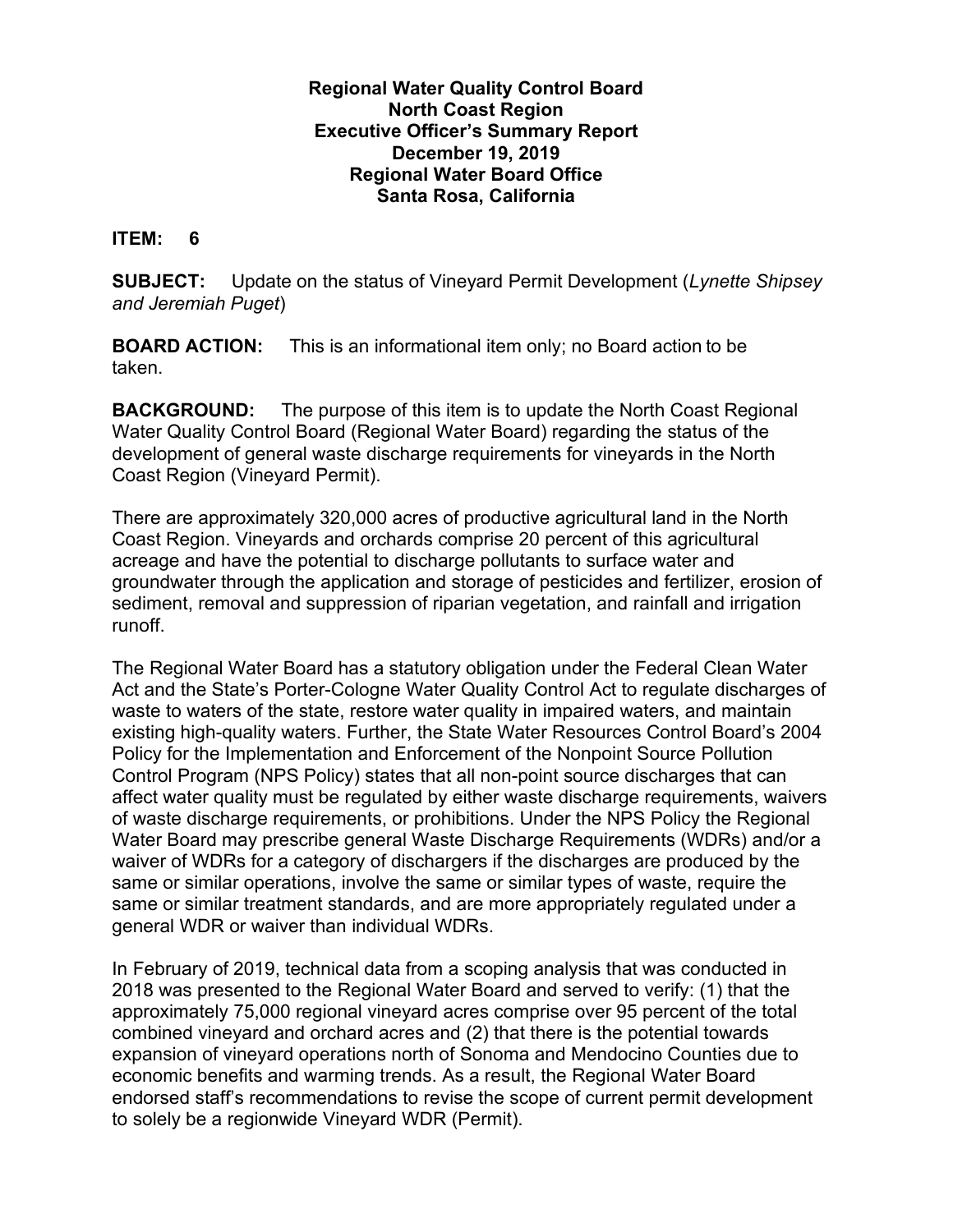compliance with Permit requirements.

There has been no change in staff's recommended approach to key program concepts, which were previously scoped during Stakeholder Advisory Group meetings conducted from 2011-2014. These concepts include the development of water quality farm plans and implementation of best management practices (BMPs) outlined in the farm plans to control discharges of waste; and an option to work with third-party

groups or programs to assist land managers and property owners in achieving

Since the scoping revision in February 2019, staff have diligently worked to further develop the details of the Vineyard Permit. Targeted tasks completed to date have included meetings with various stakeholders including landowners, environmental groups, Farm Bureaus, Resource Conservation Districts and Regulatory Agencies. These meetings have provided staff with the needed information to develop an outline of the proposed structure of the Permit, establish draft enrollment criteria and thresholds, and identify several key issues that require further refinement to achieve a high level of relevancy to vineyard operations and efficiency in protection against the associated threats to water quality. Staff's presentation will focus on the Permit Structure, Permit Applicability, Permit Components, Outstanding Issues, and Public Participation and Permit Schedule.

**Permit Applicability:** Staff recommend that Permit enrollment be based on a de minimus threshold relating to planted acreage. Currently staff recommend that vineyard owners with more than 5 acres of planted vines be required to enroll in the Vineyard Permit; and that for vineyards which meet certain conditions that could result in significant water quality impacts, such as steep slopes, timber conversions, and ridgetop development vineyard owners be required to seek coverage under individual WDRs. Staff propose to utilize a tiered permit structure, whereby vineyards that have potential for only minimal water quality impacts to have fewer monitoring and reporting requirements as compared to vineyards that have greater potential for water quality impacts. The criteria and thresholds for designating the tiers are still under development.

**Permit Components:** Permit components will include: findings supporting the requirements set forth in the Permit; waste discharge requirements that will consist of prohibitions, discharge specifications, waste discharge control requirements, and general provisions; monitoring and reporting requirements; and the third-party roles, qualifications, and responsibilities.

Staff recommend that the Permit require BMP implementation and effectiveness monitoring in addition to the development and implementation of individual farm plans as one element of the adaptive management approach to water quality protection. Required components of Executive Officer-approved farm plans will include an inventory of site conditions and all roads, a description of best management practices addressing erosion control, fertilizer and pesticide management, identification of potential water quality impacts, prioritization of necessary corrective actions, and development of timelines for those actions.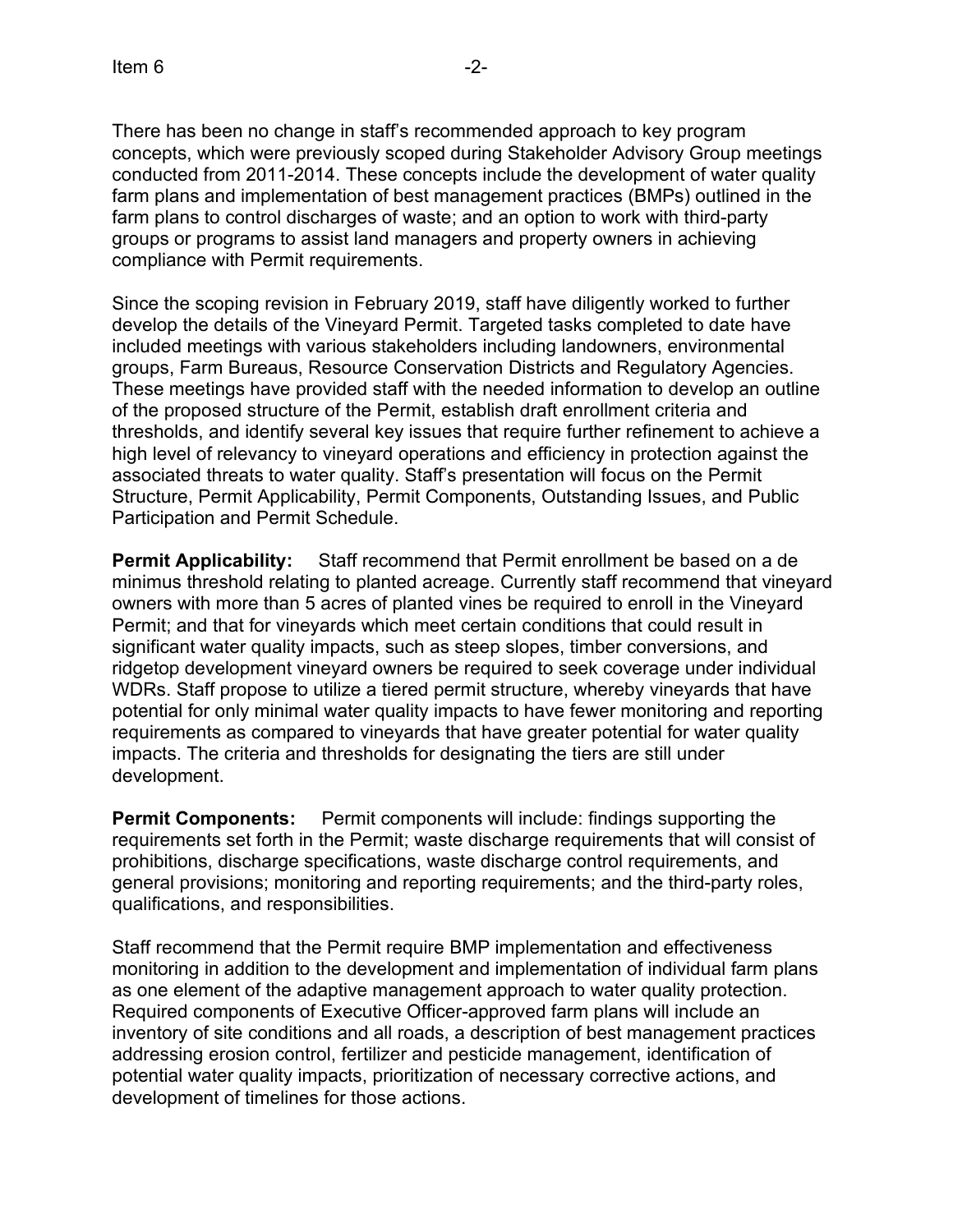Monitoring and reporting is a critical component of the Permit which can be used in an adaptive management framework to address waste discharges and associated water quality problems. Staff propose that some monitoring and reporting requirements may either be met through group programs or individual monitoring. Staff are also considering developing numeric action levels for some monitoring parameters which, if exceeded, would trigger adaptive management of BMPs and a requirement to develop water quality management plans to address the observed surface and/or groundwater quality conditions.

**Outstanding Issues:** Some of the Vineyard Permit discharge specifications and general provisions that have yet to be determined include:

- Stream buffers
- · Nutrient use and uptake calculation requirements
- · Timelines for completion of certain permit requirements

It is the intent of staff to propose stream buffers that are sufficiently protective of riparian areas and that consider geomorphological conditions, applicable beneficial uses, and land-owner benefits. In developing a recommendation for stream buffers staff are considering the buffers established in the Sonoma County Vineyard Erosion and Sediment Control (VESCO) program, and those included in other Regional Board adopted agricultural permits such as the State Cannabis General Order and the San Francisco Bay Regional Water Board's vineyard permit.

Nutrient use and uptake calculations are essential in determining potential leachate and transport of pollutants into groundwater such as nitrogen and total suspended solids, which are a measure of salts; and for identifying protective measures to reduce impacts to groundwater quality. Issues concerning salt and nutrient groundwater contamination from agricultural operations are prevalent in the Central Valley and other commercial agricultural regions, and as a result, the State Water Board issued a precedential Order in 2018, the "East San Joaquin Order" that addresses discharges from irrigated lands.<sup>[1](#page-2-0)</sup> The Order provides direction and guidance to Regional Water Boards on the requirements that must be included in irrigated lands programs implemented by Regional Water Boards. Staff propose to incorporate requirements established by the State Water Board in that Order into the Vineyard Permit in a manner that is appropriate for maintaining our Region's high-quality groundwater and surface water. Staff are considering a long-term approach to groundwater protection with respect to agricultural operations that includes the development of groundwater protection target values and action levels, the collection of baseline groundwater quality data, and calculation and calibration of uptake and usage ratios for historical and future agricultural operations. Staff propose to establish these requirements in group or individual monitoring programs that will be a part of the Vineyard Permit program as a way to meet the precedential requirements in the East San Joaquin Order.

<span id="page-2-0"></span><sup>1</sup> State Water Board Order No. 2018-0002, usually referred to as the "East San Joaquin Order".